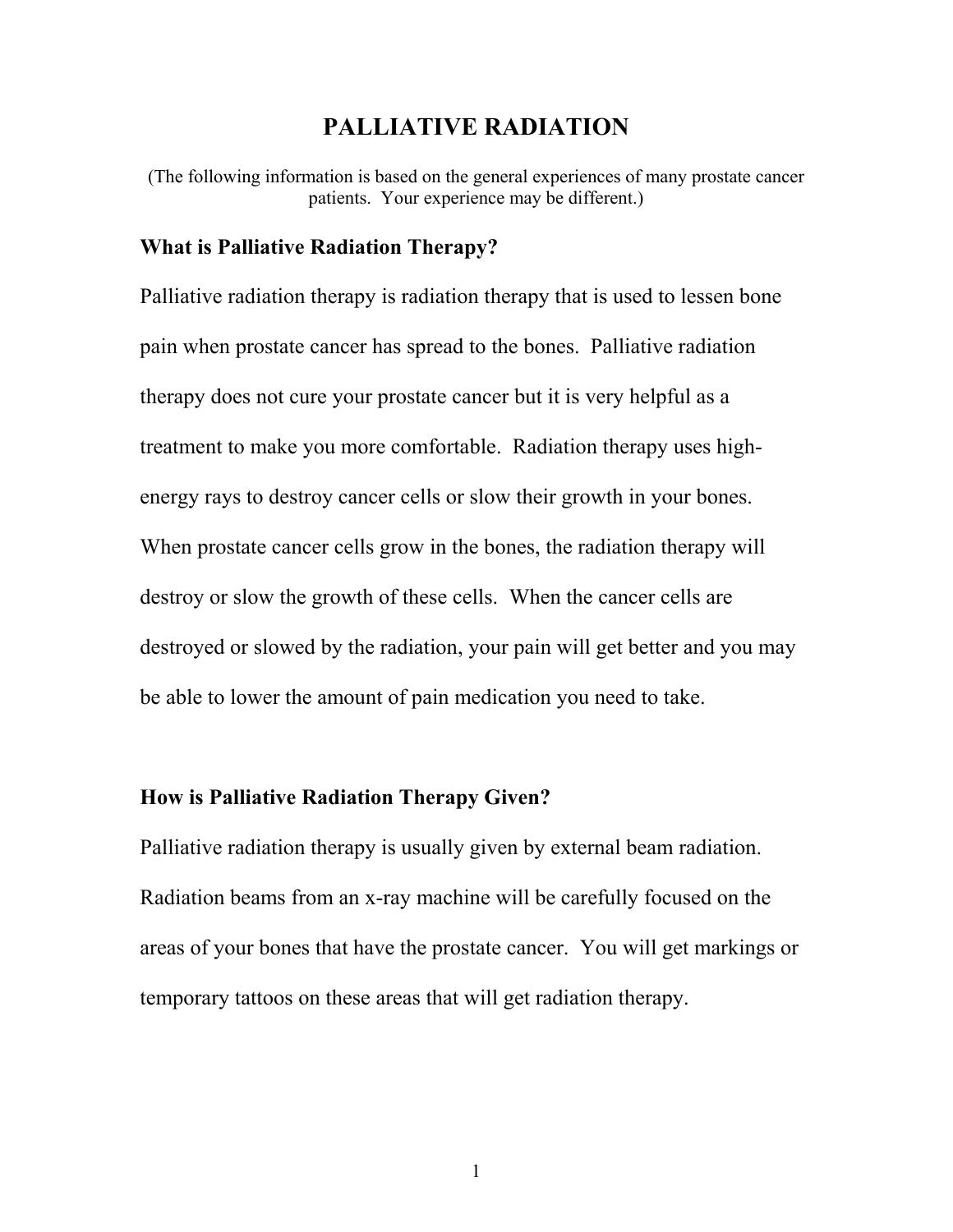## **What Will Happen When I Get Palliative Radiation Therapy?**

During your first palliative radiation appointment a radiation specialist will make marks or temporary tattoos on your skin to show exactly where to place the radiation beams. This is called a simulation appointment. It is important not to wash these marks off your skin for the whole time that you are getting your palliative radiation therapy. The simulation appointment may last longer than your other radiation treatment appointments.

You will begin your radiation therapy at your next appointment. Each treatment will last only a few minutes. You will be taken to a changing room to put on a hospital gown. You will go into the radiation therapy room and the radiation technician will help you onto the table and into the right position for your treatment. The radiation technician will go outside the room and you will get your treatment. After your treatment is done, the technician will come back into the room to help you get off the table. You will go get dressed and be able to go home.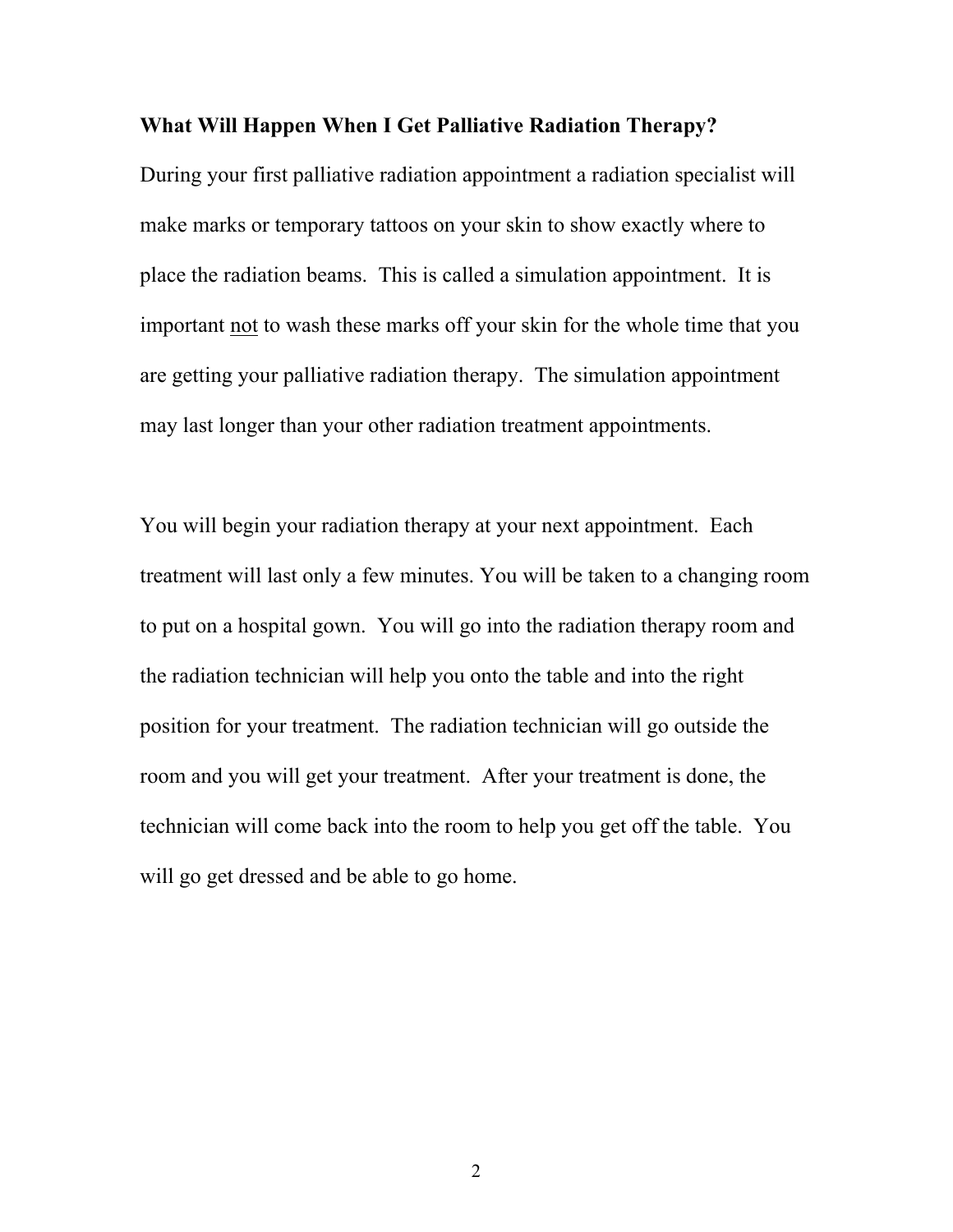#### **How Many Treatments Will I Need?**

Your doctor will let you know how many radiation treatments you will need to give you the best relief from your bone pain. Everyone is different. You can expect to have from 5 to 15 radiation treatments. This means a treatment each day for 1 to 3 weeks. If you have problems getting transportation to your radiation treatments, speak to your nurse case manager.

During your treatments, you may have blood tests that will show how your body is doing. Check with your nurse case manager to find out where you need to have your blood work done or call IMPACT at 1-800-409-8252 to find this out. When you have a blood test, a small amount of blood will be taken with a needle from your arm.

## **How Long Will It Take Before I Feel Less Bone Pain?**

It may take 2 to 3 radiation treatments for your bone pain to be less. You may need to continue to take your pain medication while you get your radiation treatments. By the time your treatments are done, you may have better pain relief and need less pain medication. The goal of palliative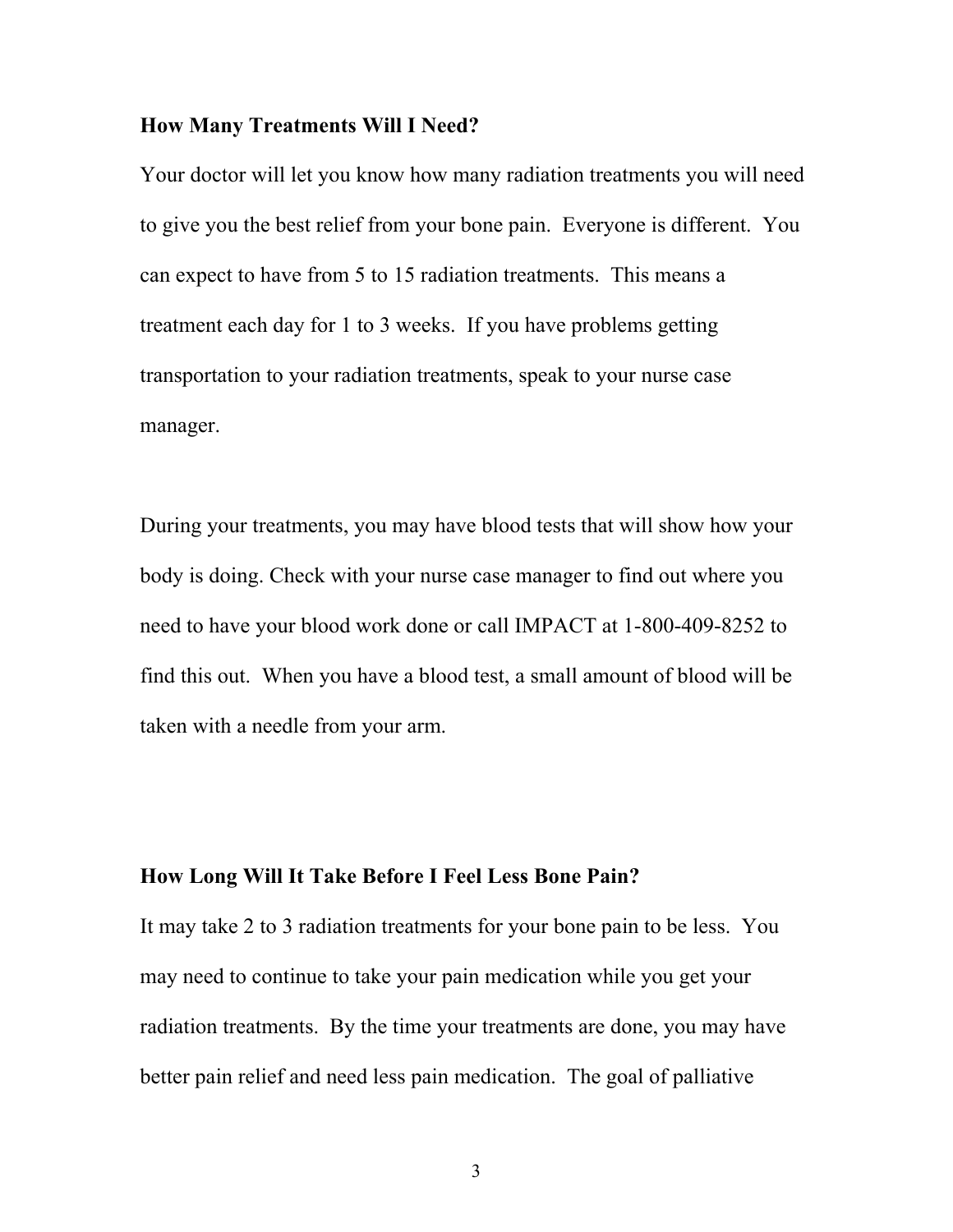radiation treatment is to control your pain so that you take less pain medication and can do the activities that you may want to do.

## **Are There Side Effects?**

Yes, there can be side effects with palliative radiation therapy. Some side effects depend on what part of your body is getting the radiation. The common side effects that you may have are:

- skin irritation where the radiation beam is placed,
- fatigue or tiredness
- diarrhea
- not having an appetite (not feeling like eating).

# **What Can I Do If I Get Any Side Effects?**

For skin irritation:

- Wash the irritated area gently with warm water only.
- Ask your radiation doctor about lotions that you may use on your skin. Do not use any cream or lotion on your skin near your radiation markings without asking your radiation doctor first.
- Wear soft, loose clothing over the area of skin that may be irritated.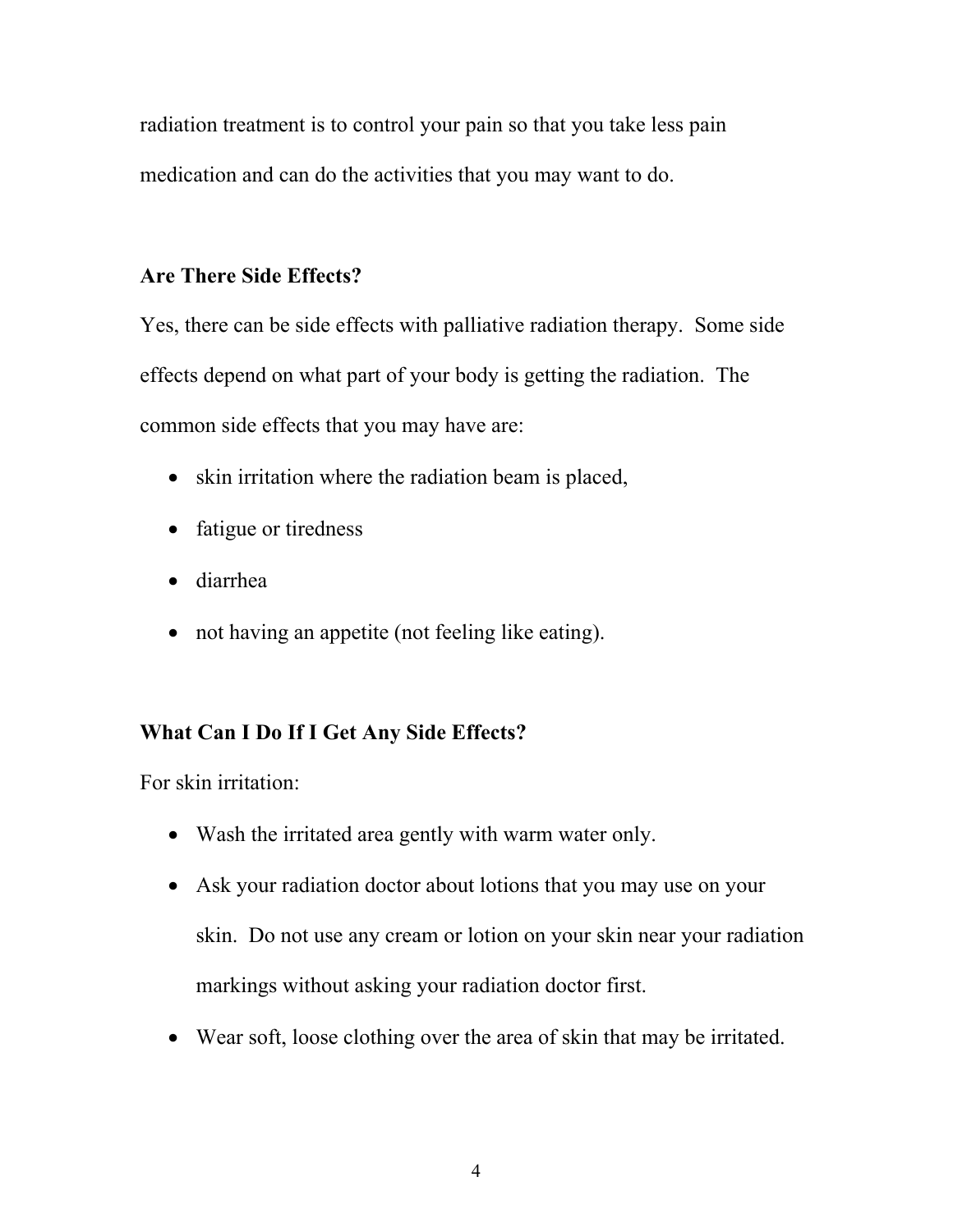For fatigue or tiredness:

- Rest when you feel tired.
- Take naps during the day.
- Plan rest time before activities.
- Ask family and friends for help with daily activities like shopping, cooking, laundry, and driving.

For poor appetite:

- Eat 5 to 6 small meals a day instead of 2 to 3 big ones.
- Pick foods that you like to eat. During your palliative radiation therapy, do not be worried about the number of calories you are eating. The foods that you eat will help strengthen your body.
- Use easy-to-eat, high nutrition foods like milkshakes, eggnog, pudding, custards, and flan.